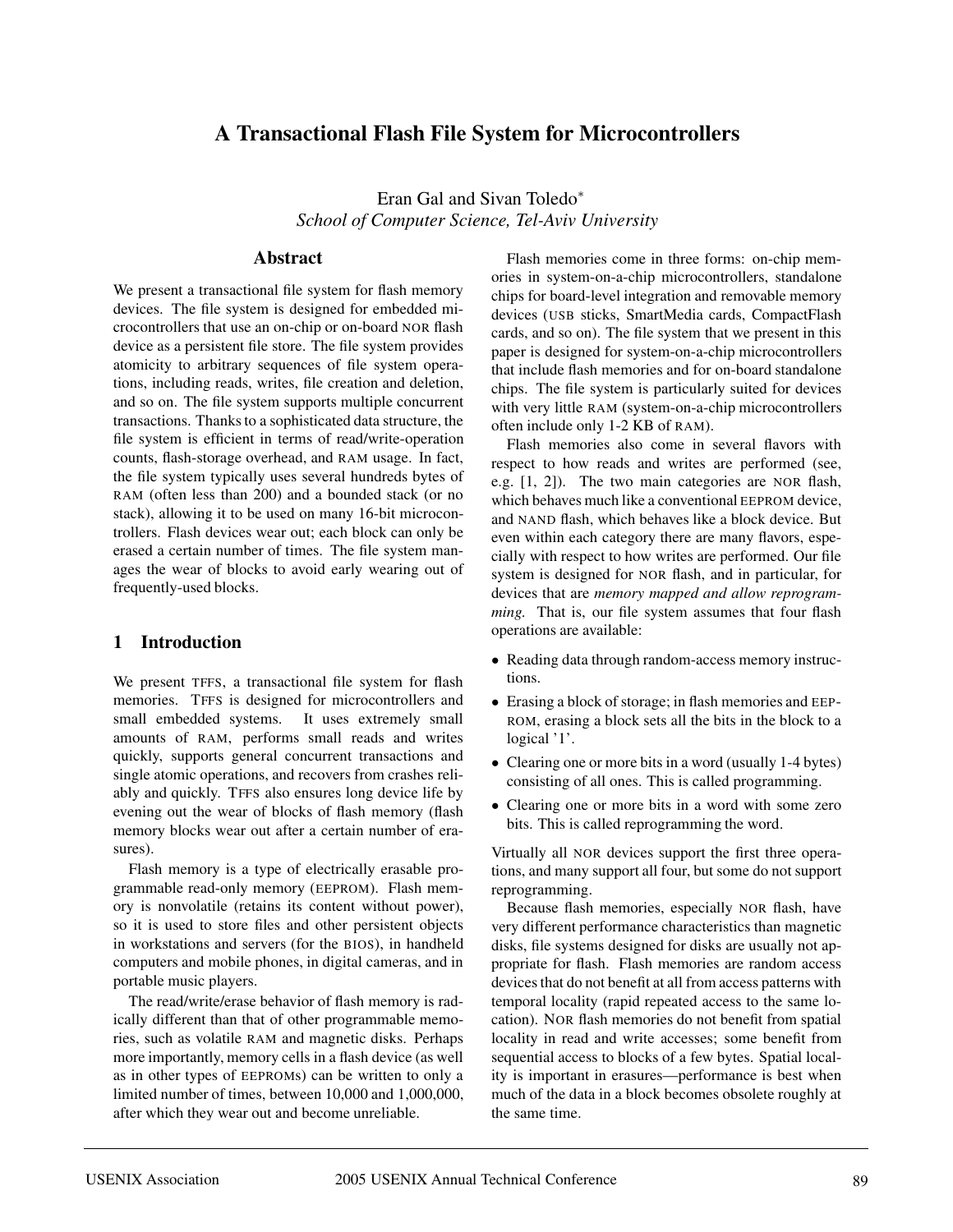The only disk-oriented file systems that addresses at least some of these issues are log-structured file systems [3, 4], which indeed have been used on flash devices, often with flash-specific adaptations [5, 6, 7, 8]. But even log-structured file systems ignore some of the features of flash devices, such as the ability to quickly write a small chunk of data anywhere in the file system. As we shall demonstrate in this paper, by exploiting flash-specific features we obtain a much more efficient file system.

File systems designed for small embedded systems must contend with another challenge, extreme scarcity of resources, especially RAM. Many of the existing flash file systems need large amounts of RAM, usually at least tens of kilobytes, so they are not suitable for small microcontrollers (see, e.g., [9, 10]; the same appears to be true for TargetFFS, www.blunkmicro.com, and for smxFFS, www.smxinfo.com). Two recent flash file systems for TinyOS, an experimental operating system for sensor-network nodes, Matchbox [11, 12] and ELF [8], are designed for microcontrollers with up to 4 KB of RAM.

TFFS is a newly-designed file system for flash memories. It is efficient, ensures long device life, and supports general transactions. Section 3 details the design goals of TFFS, Section 4 explains its design, and Section 5 demonstrates, experimentally, that it does meet its quantitative goals. The design of TFFS is unique; in particular, it uses a new data structure, pruned versioned trees, that we developed specifically for flash file systems. Some of our goals are also novel, at least for embedded systems. Supporting general transactions is not a new idea in file systems [13, 14], but it is not common either; but general transactions were never supported in flash-specific file systems. Although transactions may seem like a luxury for small embedded systems, we believe that transaction support by the file system can simplify many applications and contribute to the reliability of embedded systems.

### **2 Flash Memories**

This section provides background information on flash memories. For further information on flash memories, see, for example, [1] or [2]. We also cover the basic principles of flash-storage management, but this section does not survey flash file systems, data structure and algorithms; relevant citations are given throughout the paper. For an exhaustive coverage of these techniques, see our recent survey [15].

Flash memories are a type of electrically-erasable programmable read-only memory (EEPROM). EEPROM devices store information using modified MOSFET transistors with an additional floating gate. This gate is electrically isolated from the rest of the circuit, but it can nonetheless be charged and discharged using a tunneling and/or a hot-electron-injection effect.

Traditional EEPROM devices support three types of operations. The device is memory mapped, so reading is performed using the processor's memory-access instructions, at normal memory-access times (tens of nanoseconds). Writing is performed using a special on-chip controller, not using the processor's memory-access instructions. This operation is usually called *programming*, and takes much longer than reading; usually a millisecond or more. Programming can only clear set bits in a word (flip bits from '1' to '0'), but not vice versa. Traditional EEP-ROM devices support *reprogramming*, where an already programmed word is programmed again. Reprogramming can only clear additional bits in a word. To set bits, the word must be *erased*, an operation that is also carried out by the on-chip controller. Erasures often take much longer than even programming, often half a second or more. The word size of traditional EEPROM, which controls the program and erase granularities, is usually one byte.

Flash memories, or more precisely, flash-erasable EEPROMs, were invented to circumvent the long erase times of traditional EEPROM, and to achieve denser layouts. Both goals are achieved by replacing the byteerase feature by a block-erase feature, which operates are roughly the same speed, about 0.5–1.5 seconds. That is, flash memories also erase slowly, but each erasure erases more bits. Block sizes in flash memories can range from as low as 128 bytes to 64 KB. In this paper, we call these erasure blocks *erase units*.

Many flash devices, and in particular the devices for which TFFS is designed, differ from traditional EEPROMs only in the size of erase units. That is, they are memory mapped, they support fine-granularity programming, and they support reprogramming. Many of the flash devices that use the so-called NOR organization support all of these features, but some NOR devices do not support reprogramming. In general, devices that store more than one bit per transistor (MLC devices) rarely support reprogramming, while single-bit per transistor often do, but other factors may also affect reprogrammability.

Flash-device manufacturers offer a large variety of different devices with different features. Some devices support additional programming operations that program several words at a time; some devices have uniformsize erase blocks, but some have blocks of several sizes and/or multiple banks, each with a different block size; devices with NAND organization are essentially block devices—read, write, and erase operations are performed by a controller on fixed-length blocks. A single filesystem design is unlikely to suit all of these devices. TFFS is designed for the most type of flash memories that are used in system-on-a-chip microcontrollers and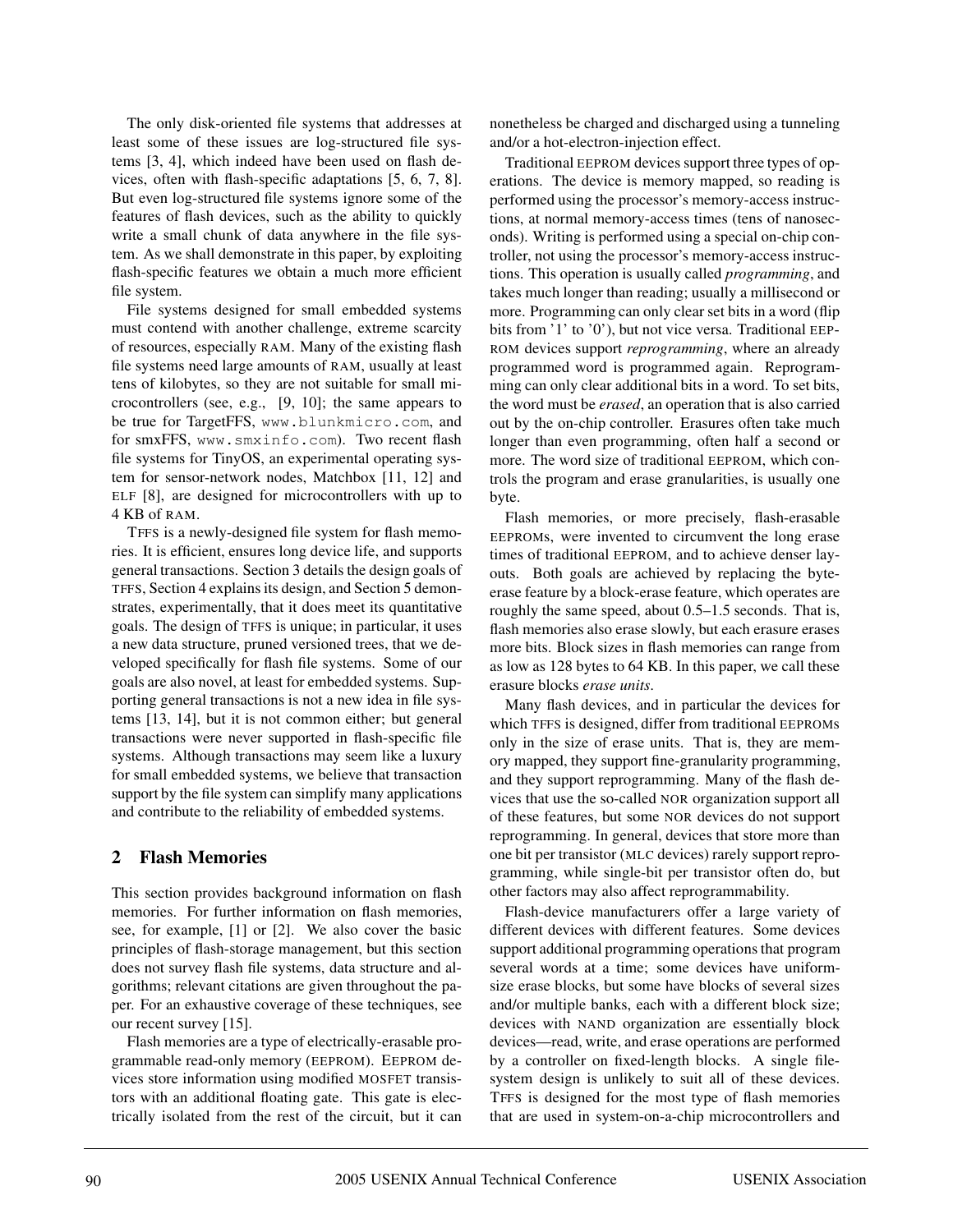low-cost standalone flash chips: reprogrammable NOR devices.

Storage cells in EEPROM devices wear out. After a certain number of erase-program cycles, a cell can no longer reliably store information. The number of reliable erase-program cycles is random, but device manufacturers specify a guaranteed lower bound. Due to wear, the life of flash devices is greatly influenced by how it is managed by software: if the software evens out the wear (number of erasures) of different erase units, the device lasts longer until one of the units wears out.

Flash devices are used to store data objects. If the size of the data objects matches the size of erase units, then managing the device is fairly simple. A unit is allocated to an object when it is created. When the data object is modified, the modified version is first programmed into an erased unit, and then the previous copy is erased. A mapping structure must be maintained in RAM and/or flash to map application objects to erase units. This organization is used mostly in flash devices that simulate magnetic disks—such devices are often designed with 512-byte erase units that each stores a disk sector.

When data objects are smaller than erase units, a more sophisticated mechanism is required to reclaim space. When an object is modified, the new version is programmed into a not-yet-programmed area in some erase unit. Then the previous version is marked as obsolete. When the system runs out of space, it finds an erase unit with some obsolete objects, copies the still-valid objects in that unit to free space on other units, and erases the unit. The process of moving the valid data to other units, modifying the object mapping structures, and erasing a unit is called *reclamation*. The data objects stored on an erase unit can be of uniform size, or of variable size [16, 17].

### **3 Design Goals**

We designed TFFS to meet the requirements of small embedded systems that need a general-purpose file system for NOR flash devices. Our design goals, roughly in order of importance, were

- Supporting the construction of highly-reliable embedded applications,
- Efficiency in terms of RAM usage, flash storage utilization, speed, and code size,
- High endurance.

Supporting general-purpose file-system semantics, such as the POSIX semantics, was not one of our goals. In particular, we added functionality that POSIX file systems do not support when this functionality served our goals, and we do not support some POSIX features that would have reduced the efficiency of the file system.

The specification of the design goals of TFFS was driven by an industrial partner with significant experience in operating systems for small embedded systems. The industrial partner requested support for explicit concurrent transactions, requested that RAM usage be kept to a minimum, and designed with us the API of TFFS. We claim that this involvment of the industrial partner in the specification of TFFS demonstrates that our design goals serve genuine industrial needs and concerns.

Embedded applications must contend with sudden power loss. In any system consisting of both volatile and nonvolatile storage, loss of power may leave the file system itself in an inconsistent state, or the application's files in an inconsistent state from the application's own viewpoint. TFFS performs all file operations atomically, and the file system always recovers to a consistent state after a crash. Furthermore, TFFS's API supports explicit and concurrent transactions. Without transactions, all but the simplest applications would need to implement an application-specific recovery mechanism to ensure reliability. TFFS takes over that responsibility. The support for concurrent transactions allows multiple concurrent applications on the same system to utilize this recovery mechanism.

Some embedded systems ignore the power loss issue, and as a consequence are simply unreliable. For example, the ECI Telecom B-FOCuS 270/400PR router/ADSL modem presents to the user a dialog box that reads "[The save button] saves the current configuration to the flash memory. Do not turn off the power before the next page is displayed, or else *the unit will be damaged!*". Similarly, the manual of the Olympus C-725 digital camera warns the user that loosing power while the flash-access lamp is blinking could destroy stored pictures.

Efficiency, as always, is a multifaceted issue. Many microcontrollers only have 1–2 KB of RAM, and in such systems, RAM is often the most constrained resource. As in any file system, maximizing the effective storage capacity is important; this usually entails minimizing internal fragmentation and the storage overhead of the file system's data structures. In many NOR flash devices, programming (writing) is much slower than reading, and erasing blocks is even slower. Erasure times of more than half a second are common. Therefore, speed is heavily influenced by the number of erasures, and also by overhead writes (writes other than the data writes indicated by the API). Finally, storage for code is also constrained in embedded systems, so embedded file systems need to fit into small footprints.

In TFFS, RAM usage is the most important efficiency metric. In particular, TFFS never buffers writes, in order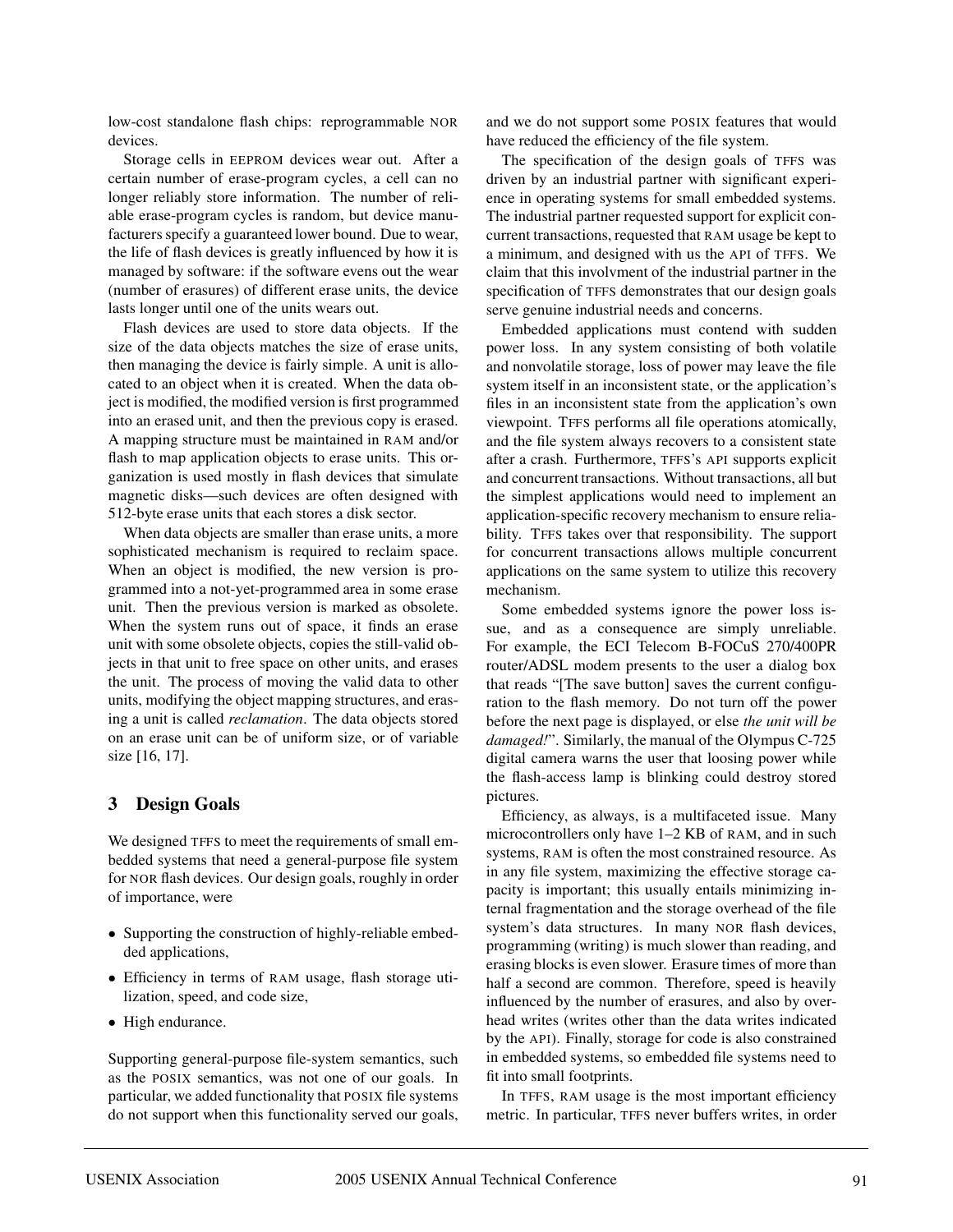```
TID BeginTransaction();
int CommitTransaction(tid);
int AbortTransaction(tid);
FD Open(FD parent, uint16 name, tid);
FD Open(char* long_name, tid);
FD CreateFile(type, name, long_name[],
        properties, FD parent_dir, tid);
int ReadBinary(file, buffer, length,
        offset, tid);
int WriteBinary(...);
int ReadRecord(file, buffer, length,
        record_number, tid);
int UpdateRecord(...);
int AddRecord(file, buff, length, tid);
int CloseFile(file, tid);
int DeleteFile(file);
```
Figure 1: A slightly simplified version of the API of TFFS. The types TID and FD stand for transaction identifier and file descriptor (handle), respectively. We do not show the type of arguments when the type is clear from the name (e.g., char\* for buffer, FD for file, and so on). We also do not show a few utility functions, such as a function to retrieve a file's properties.

not to use buffer space. The RAM usage of TFFS is independent of the number of resources in use, such as open files. This design decision trades off speed for RAM. For small embedded systems, this is usually the right choice. For example, recently-designed sensor-network nodes have only 0.5–4 KB of RAM, so file systems designed for them must contend, like TFFS, with severe RAM constraints [8, 11, 12]. We do not believe that RAM-limited systems will disappear anytime soon, due to power issues and to mass-production costs; even tiny 8-bit microcontrollers are still widely used.

The API of the file system is nonstandard. The API, presented in a slightly simplified form in Figure 1, is designed to meet two main goals: support for transactions, and efficiency. The efficiency concerns are addressed by API features such as support for integer file names and for variable-length record files. In many embedded applications, file names are never presented to the user in a string form; some systems do not have a textual user interface at all, and some do, but present the files as nameless objects, such as appointments, faxes, or messages. Variable-length record files allow applications to efficiently change the length of a portion of a file without rewriting the entire file.

We deliberately excluded some common file-system features that we felt were not essential for embedded system, and which would have complicated the design or would have made the file system less efficient. The most important among these are directory traversals, file truncation, and changing the attributes of a file (e.g., its name). TFFS does not support these features. Directory traversals are helpful for human users; embedded file systems are used by embedded applications, so the file names are embedded in the applications, and the applications know which files exist.

One consequence of the exclusion of these features is that the file system cannot be easily integrated into some operating systems, such as Linux and Windows CE. Even though these operating systems are increasingly used in small embedded systems, such as residential gateways and PDAs, we felt that the penalty in efficiency and code size to support general file-system semantics would be unacceptable for smaller devices.

On the other hand, the support for transactions does allow applications to reliably support features such as long file names. An application that needs long names for files can keep a long-names file with a record per file. This file would maintain the association between the integer name of a file and its long file name, and by creating the file and adding a record to the naming file in a transaction, this application data structure would always remain consistent.

The endurance issue is unique to flash file systems. Since each block can only be erased a limited number of times, uneven wear of the blocks leads to early loss of storage capacity (in systems that can detect and not use worn-out blocks), or to an untimely death of the entire system (if the system cannot function with some bad blocks).

We will show below that TFFS does meet these objectives. We will show that the support for transactions is correct, and we will show experimentally that TFFS is efficient and avoids early wear. Because we developed the API of TFFS with an industrial partner, we believe that the API is appropriate.

# **4 The Design of the File System**

# **4.1 Logical Pointers and the Structure of Erase Units**

The memory space of flash devices is partitioned into *erase units*, which are the smallest blocks of memory that can be erased. TFFS assumes that all erase units have the same size. (In some flash devices, especially devices that are intended to serve as boot devices, some erase units are smaller than others; in some cases the irregularity can be hidden from TFFS by the flash device driver, which can cluster several small units into a single standard-size one, or TFFS can ignore the irregular units.) TFFS reserves one unit for the log, which allows it to perform transactions atomically. The structure of this erase unit is simple: it is treated as an array of fixed-size records, which TFFS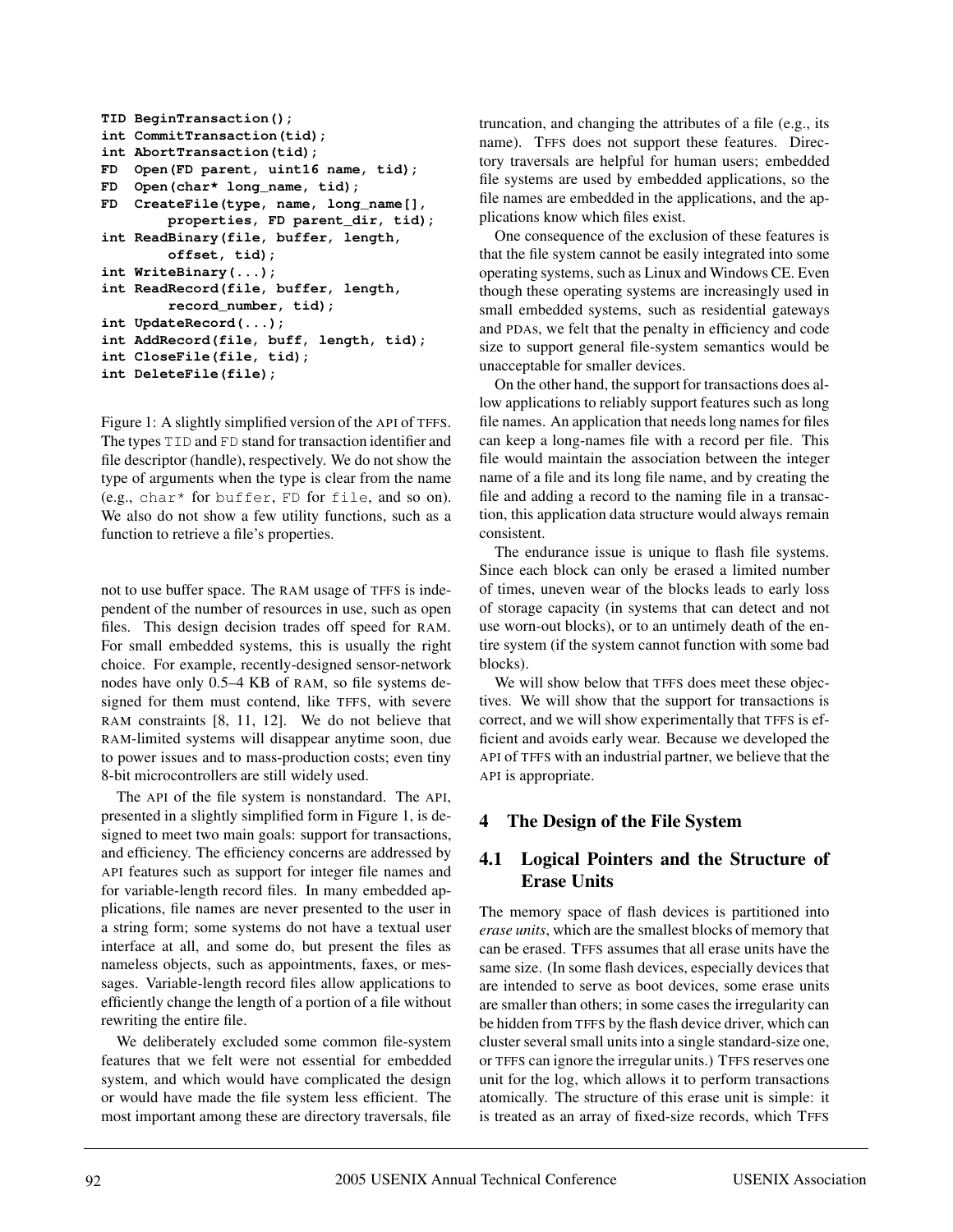

Figure 2: Partitioning an erase unit into variable-length sectors.

always fills in order. The other erase units are all used by TFFS's memory allocator, which uses them to allocate variable-sized blocks of memory that we call *sectors*.

The on-flash data structure that the memory allocator uses is designed to achieve one primary goal. Suppose that an erase unit that still contains valid data is selected for erasure, perhaps because it contains the largest amount of obsolete data. The valid data must be copied to another unit prior to the unit's erasure. If there are pointers to the physical location of the valid data, these pointers must be updated to reflect the new location of the data. Pointer modification poses two problems. First, the pointers to be modified must be found. Second, if these pointers are themselves stored on the flash device, they cannot be modified in place, so the sectors that contain them must be rewritten elsewhere, and pointers to them must now be modified as well. The memory allocator's data structure is designed so that pointer modification is never needed.

TFFS avoids pointer modification by using *logical pointers* to sectors rather than physical pointers; pointers to addresses within sectors are not stored at all. A logical pointer is an unsigned integer (usually a 16-bit integer) consisting of two bit fields: a logical erase unit number and a sector number. When valid data in a unit is moved to another unit prior to erasure, the new unit receives the logical number of the unit to be erased, and each valid sector retains its sector number in the new unit.

A table, indexed by logical erase-unit number, stores logical-to-physical erase-unit mapping. In our implementation the table is stored in RAM, but it can also be stored in a sector on the flash device itself, to save RAM.

Erase units that contain sectors (rather than the log) are divided into four parts, as shown in Figure 2. The top of the unit (lowest addresses) stores a small header, which is immediately followed by an array of sector descriptors. The bottom of the unit contains sectors, which are stored contiguously. The area between the last sector descriptor and the last sector is free. The sector area grows upwards, and the array of sector descriptors grows downwards, but they never collide. Area is not reserved for sectors or descriptors; when sectors are small more area is used by the descriptors than when sectors are large. A sector descriptor contains the erase-unit offset of first address in the sector, as well as a valid bit and an obsolete



Figure 3: Translating a logical pointer into a physical address. The logical pointer consists of a logical erase unit (3 in the figure) and a sector number (4 in the figure). The logical-to-physical erase-unit table maps logical unit 3 to physical unit 11, which is the erase unit shown in the figure. The pointer stored in descriptor number 4 in erase unit 11 points to the address represented by the logical pointer.

bit. Clearing the valid bit indicates that the offset field has been written completely (this ensures that sector descriptors are created atomically). Clearing the obsolete bit indicates that the sector that the descriptor refers to is now obsolete.

A logical pointer is translated to a physical pointer as shown in Figure 3. The logical erase-unit number within the logical pointer is used as an index into the erase-unit table. This provides the physical unit that contains the sector. Then the sector number within the logical pointer is used to index into the sector-descriptors array on that physical unit. This returns a sector descriptor. The offset in that descriptor is added to the address of the physical erase unit to yield the physical address of the sector.

Before an erase unit is erased, the valid sectors on it are copied to another unit. Logical pointers to these sectors remain valid only if the sectors retain their sector number on the new unit. For example, sector number 6, which is referred to by the seventh sector descriptor in the sector-descriptors array, must be referred to by the seventh sector descriptor in the new unit. The offset of the sector within the erase unit can change when it is copied to a new unit, but the sector descriptor must retain its position. Because all the valid sectors in the unit to be erased must be copied to the same unit, and since specific sector numbers must be available in that unit, TFFS always copies sectors to a fresh unit that is completely empty prior to erasure of another unit. Also, TFFS always compacts the sectors that it copies in order to create a large contiguous free area in the new unit.

TFFS allocates a new sector in two steps. First, it finds an erase unit with a large-enough free area to accommodate the size of the new sector. Our implementation uses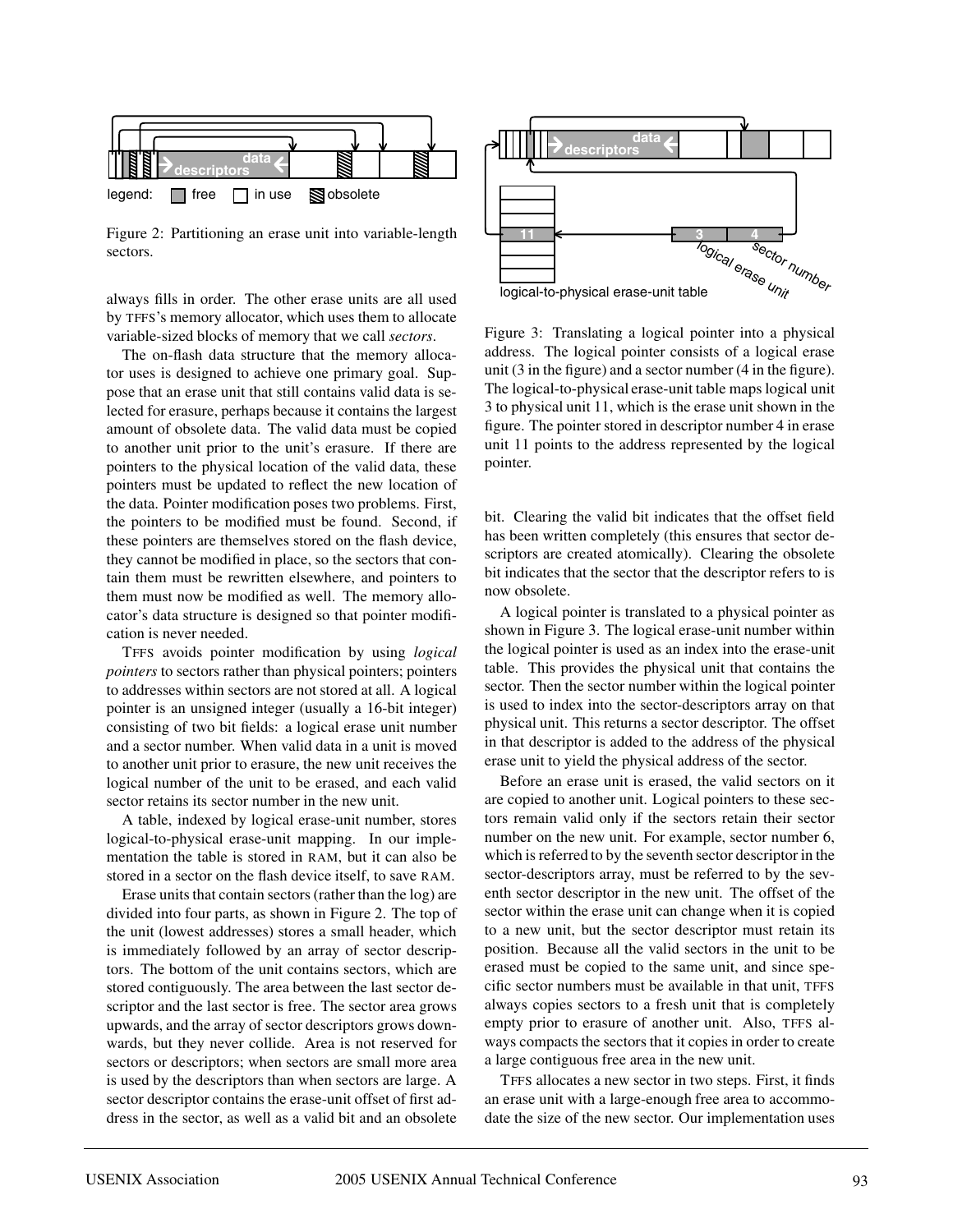a unit-selection policy that combines a limited-search best-fit approach with a classification of sectors into frequently and infrequently changed ones. The policy attempts to cluster infrequently-modified sectors together in order to improve the efficiency of erase-unit reclamation (the fraction of the obsolete data on the unit just prior to erasure). Next, TFFS finds on the selected unit an empty sector descriptor to refer to the sector. Empty descriptors are represented by a bit pattern of all 1's, the erased state of the flash. If all the descriptors are used, TFFS allocates a new descriptor at the bottom of the descriptors array. (TFFS knows whether all the descriptors are used in a unit; if they are, the best-fit search ensures that the selected unit has space for both the new sector and for a new descriptor).

The size of the sector-descriptors array of a unit is not represented explicitly. When a unit is selected for erasure, TFFS determines the size using a linear downwards traversal of the array, while maintaining the minimal sector offset that a descriptor refers too. When the traversal reaches that location, the traversal is terminated. The size of sectors is not represented explicitly, either, but it is needed in order to copy valid sectors to the new unit during reclamations. The same downwards traversal is also used by TFFS to determine the size of each sector. The traversal algorithm exploits the following invariant properties of the erase-unit structure. Sectors and their descriptors belong to two categories: *reclaimed sectors*, which are copied into the unit during the reclamation of another unit, and *new sectors*, allocated later. *Within each category, sectors with consecutive descriptors are adjacent to each other*. That is, if descriptors i and  $j>i$  are both reclaimed or both new, and if descriptors  $i + 1, \ldots, j - 1$  all belong to the other category, then sector  $i$  immidiately precedes sector  $j$ . This important invariant holds because (1) we copy reclaimed sectors from lower-numbered descriptors to higher numbered ones, (2) we always allocated the lowest-numbered free descriptor in a unit for a new sector, and (3) we allocate the sectors themselves from the top down (from right to left in Figure 2). The algorithm keeps track of two descriptor indices,  $\ell_r$  the reclaimed descriptor, and  $\ell_n$ , the last new descriptor. When the algorithm examines a new descriptor  $i$ , it first determines whether it is free (all 1's), new or reclaimed. If it is free, the algorithm proceeds to the next descriptor. Otherwise, if the sector lies to the right of the last-reclaimed mark stored in the unit's header, it is reclaimed, otherwise new. Suppose that  $i$  is new; sector  $i$  starts at the address given by its header, and it ends at the last address before  $\ell_n$ , or the the end of the unit if  $i$  is the first new sector encountered so far. The case of reclaimed sectors is completely symmetric. Note that the traversal processes both valid and obsolete sectors.

As mentioned above, each erase unit starts with a header. The header indicates whether the unit is free, used for the log, or for storing sectors. The header contains the logical unit that the physical unit represents (this field is not used in the log unit), and an erase counter. The header also stores the highest (leftmost) sector offset of sectors copied as part of another unit's reclamation process; this field allows us to determine the size of sectors efficiently. Finally, the header indicates whether the unit is used for storing frequently- or infrequentlymodified data; this helps cluster related data to improve the efficiency of reclamation. In a file system that uses  $n$ physical units of m bytes each, and with an erase counter bounded by  $g$ , the size of the erase-unit header in bits is  $3 + \lceil \log_2 n \rceil + \lceil \log_2 g \rceil$ . Flash devices are typically guaranteed for up to one million erasures per unit (and often less, around 100,000), so an erase counter of 24 bits allows accurate counting even if the actual endurance is 16 million erasures. This implies that the size of the header is roughly  $27 + \log_2(nm)$ , which is approximately 46 bits for a 512 KB device and 56 bits for a 512 MB device.

The erase-unit headers represent an on-flash storage overhead that is proportional to the number of units. The size of the logical-to-physical erase-unit mapping table is also proportional to the number of units. Therefore, a large number of units causes a large storage overhead. In devices with small erase units, it may be advantageous to use a flash device driver that aggregates several physical units into larger ones, so that TFFS uses a smaller number of larger units.

# **4.2 Efficient Pruned Versioned Search Trees**

TFFS uses a novel data structure that we call *efficient versioned search trees* to support efficient atomic filesystem operations. This data structure is a derivative of persistent search trees [18, 19], but it is specifically tailored to the needs of file systems. In TFFS, each node of a tree is stored in a variable-sized sector.

Trees are widely-used in file systems. For example, Unix file systems use a tree of indirect blocks, whose root is the inode, to represent files, and many file systems use search trees to represent directories. When the file system changes from one state to another, a tree may need to change. One way to implement atomic operations is to use a *versioned tree*. Abstractly, the versioned tree is a sequence of versions of the tree. Queries specify the version that they need to search. Operations that modify the tree always operate on the most recent version. When a sequence of modifications is complete, an explicit commit operation freezes the most recent version, which becomes read-only, and creates a new read-write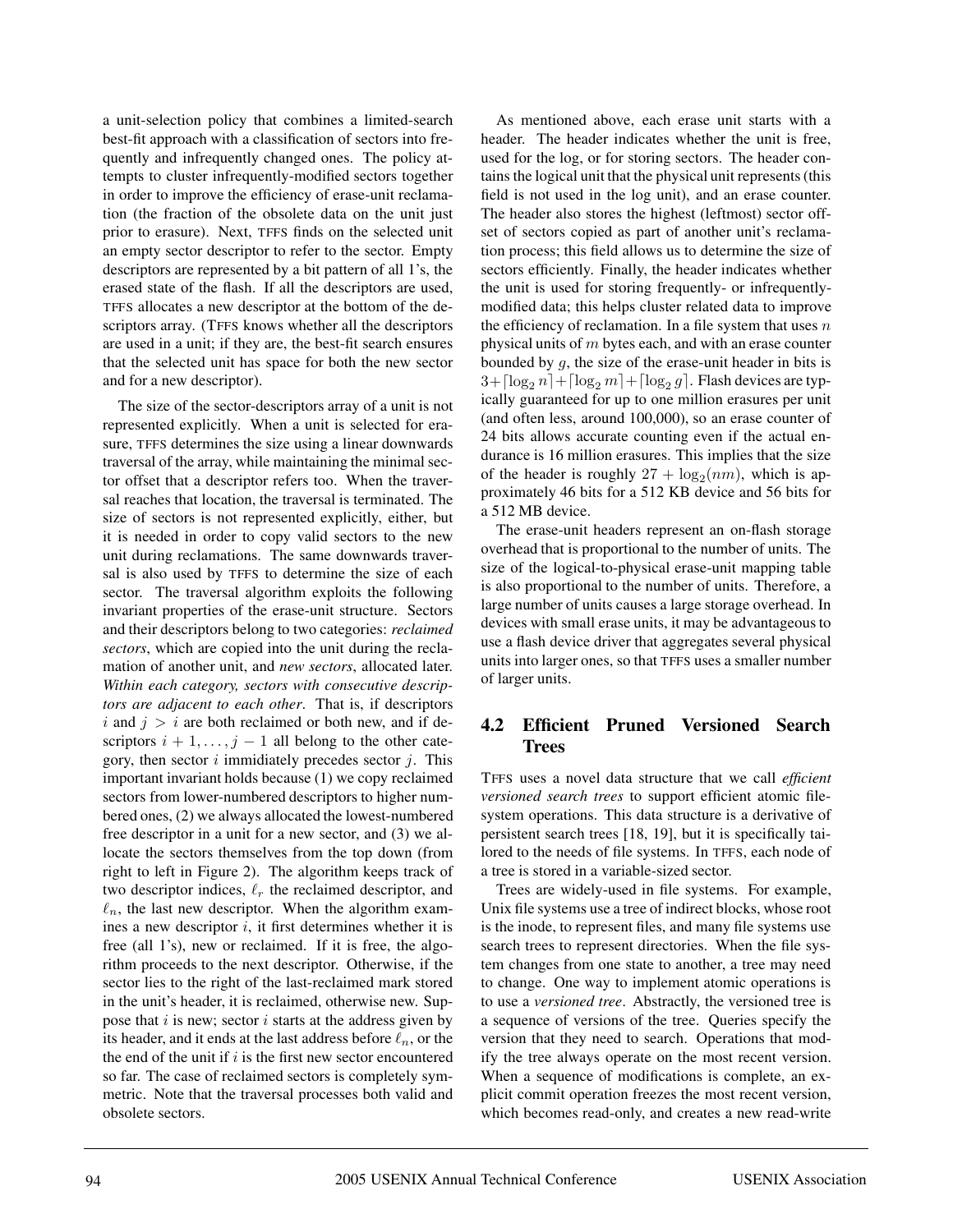

Figure 4: Path copying. Replacing the data associated with the leaf whose key is 31 in a binary tree (left) creates a new leaf (right). The leaf replacement propagates up to the root. The new root represents the new version of the tree. Data structure items that are created as a result of the leaf modification are shown in red.

version.

When versioned trees are used to implement file systems, usually only the read-write version (the last one) and the read-only version that precedes it are accessed. The read-write version represents the state of the tree while processing a transaction, and the read-only version represents the most-recently committed version. The read-only versions satisfy all the data-structure invariants; the read-write version may not. Because old readonly versions are not used, they can be pruned from the tree, thereby saving space. We call versioned trees that restrict read access to the most recently-committed version *pruned versioned trees*.

The simplest technique to implement versioned trees is called *path copying* [18, 19], illustrated in Figure 4. When a tree node is modified, the modified version cannot overwrite the existing node, because the existing node participates in the last committed version. Instead, it is written elsewhere in memory. This requires a modification in the parent as well, to point to the new node, so a new copy of the parent is created as well. This always continues until the root. If a node is modified twice or more before the new version is committed, it can be modified in place, or a new copy can be created in each modification. If the new node is stored in RAM, it is usually modified in place, but when it is stored on a difficult to modify memory, such as flash, a new copy is created. The log-structured file system [3, 4], for example, represents each file as tree whose root is an inode, and uses this algorithm to modify files atomically. WAFL [20], a file system that supports snapshots, represents the entire file-system as a single tree, which is modified in discrete write episodes; WAFL maintains several read-only versions of the file-system tree to provide users with access to historical states of the file system.

A technique called *node copying* can often prevent the copying of the path from a node to the root when the node is modified, as shown in Figure 5. This technique relies on *spare pointers* in tree nodes, and on nodes that can be physically modified in place. To implement node copy-



Figure 5: Node copying. Internal tree nodes contain a spare pointer, initially unused (white). Replacing a leaf creates a new leaf and sets the spare pointer in its parent. The spare pointer points to the new leaf, and it also indicates the child pointer that it replaced (dotted line).

ing, nodes are allocated with one or more spare pointers, which are initially empty. When a child pointer in a node needs to be updated, the system determines whether the node still contains an empty spare pointer. If it does, the spare pointer is modified instead. The modified spare pointer points to the new child, and it contains an indication of which original pointer it replaces.

Each spare pointer also includes a commit bit, to indicate whether it has been created in the current read-write version or in a previous version. If the commit bit is set, then tree accesses in both the read-only version and the read-write version should traverse the spare pointer, not the original pointer that it replaces. If the commit bit is not yet set, then tree access in the read-write version should traverse the spare pointer but tree access in the read-only version should traverse the original pointer. Spare pointers also have an abort bit; if set, then the spare pointer is simply ignored.

In B-trees, in which nodes have a variable number of child pointers, the spare pointer can also be used to add a new child pointer. This serves two purposes. First, it allows us to allocate variable-size nodes, containing only enough child pointers for the number of children the node has at creation time. Second, it allows us to store original child pointers without commit bits.

In principle, using a number of spare pointers can further reduce the number of node creations, at the expense of more storage overhead. However, even with only one spare, it can be shown that the amortized cost of a single tree update/insert/delete operation is constant. Therefore, our file system always uses only one spare per node.

### **4.3 Tree Traversals with a Bounded Stack**

Small embedded systems often have very limited stack space. Some systems do not use a stack at all: static compiler analysis maps automatic variables to static RAM locations. To support systems with a bounded or no stack, TFFS never uses explicit recursion. We do use recursive algorithms, but the recursion uses a statically-allocated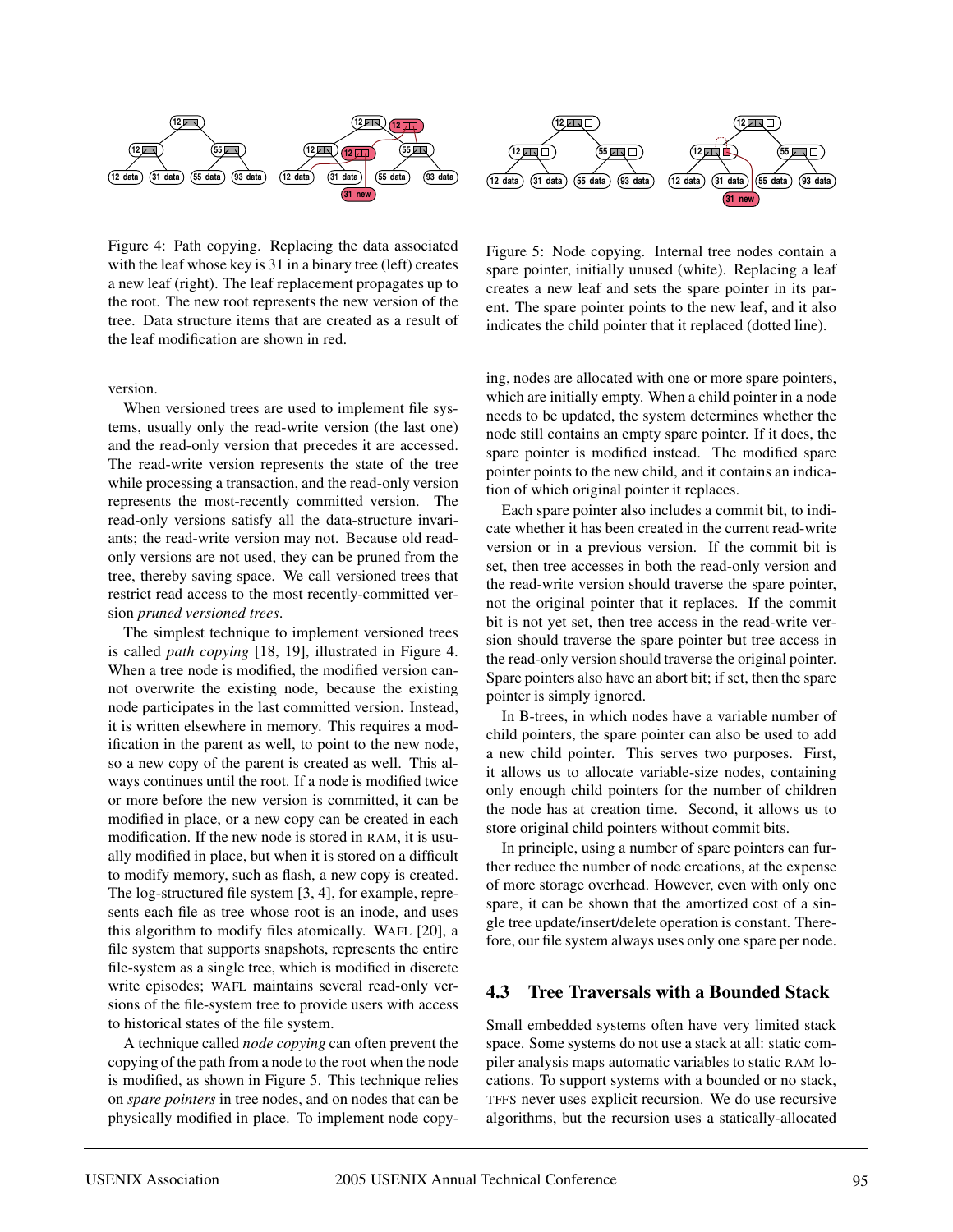stack and its depth is configured at compile time. We omit further details.

## **4.4 Mapping Files and File Names**

TFFS uses pruned versioned trees for mapping files and file names. Most of the trees represent files and directories, one tree per file/directory. These trees are versioned.

In record files, each record is stored in a separate sector, and the file's tree maps record numbers to the logical addresses of sectors. In binary files, extents of contiguous data are stored on individual sectors, and the file's tree maps file offsets to sectors. The extents of binary files are created when data is appended to the file. Currently, TFFS does not change this initial partitioning.

TFFS supports two naming mechanisms for the open system call. One mechanism is a hierarchical name space of directories and files, as in most file systems. However, in TFFS directory entries are short unsigned integers, not strings, in order to avoid string comparisons in directory searches. The second mechanism is a flat namespace consisting of unique strings. A file or directory can be part of one name space or both. In the future, we may merge these two mechanisms, as explained below. Currently, however, the hierarchical name space does not allow long names.

Therefore, directory trees are indexed by the short integer entry names. The leaves of directory trees are the metadata records of the files. The metadata record contains the internal file identifier (GUID) of the directory entry, as well as the file type (record/binary/directory), the optional long name, permissions, and so on. In TFFS, the metadata is immutable.

TFFS assumes that long names are globally unique. We use a hash function to map these string names to 16 bit integers, which are perhaps not unique. TFFS maps a directory name to its metadata record using a search tree indexed by hash values. The leaves of this tree are either the metadata records themselves (if a hash value maps into a single directory name), or arrays of logical pointers to metadata records (if the names of several directories map into the same hash value).

In the future, we may replace the indexing in directory trees from the explicit integer file names to hash values of long file names.

A second search tree maps GUIDs to file/directory trees. This tree is indexed by GUID and its leaves are logical pointers to the roots of file/directory trees.

The open system call comes in two versions: one returns a GUID given a directory name, and the other returns a GUID given a directory GUID and a 16-bit file identifier within that directory. The first computes the hash value of the given name and uses it to search the directory-names tree. When it reaches a leaf, it verifies the directory name if the leaf is the metadata of a directory, or searches for a metadata record with the appropriate name if the leaf is an array of pointers to metadata records. The second variant of the system call searches the GUID tree for the given GUID of the directory. The leaf that this search returns is a logical pointer to the root of the directory tree. The system call then searches this directory tree for the file with the given identifier; the leaf that is found is a logical pointer to the metadata record of the sought-after file. That metadata record contains the GUID of the file.

In file-access system calls, the file is specified by a GUID. These system calls find the root of the file's tree using the GUID tree.

## **4.5 Transactions on Pruned Versioned Trees**

The main data structures of TFFS are pruned versioned trees. We now explain how transactions interact with these trees. By transactions we mean not only explicit user-level transactions, but also implicit transactions that perform a single file-system modification atomically.

Each transaction receives a transaction identifier (TID). These identifiers are integers that are allocated in order when the transaction starts, so they also represent discrete time stamps. A transaction with a log TID time stamp started before a transaction with a higher TID. The file system can commit transactions out of order, but the linearization order of the transactions always corresponds to their TID: a transaction with TID  $t$  can observe all the side effects of committed transactions  $t - 1$  and lower, and cannot observe any of the side effects of transactions  $t + 1$  and higher.

When a transaction modifies a tree, it creates a new version of the tree. That version remains active, in read-write mode, until the transaction either commits or aborts. If the transaction commits, all the spare pointers that it created are marked as committed. In addition, if the transaction created a new root for the file, the new root becomes active (the pointer to the tree's root, somewhere else in the file system, is updated). If the transaction aborts, all the spare pointers that the transaction created are marked as aborted by a special bit. Aborted spare pointers are not valid and are never dereferenced.

Therefore, a tree can be in one of two states: either with uncommitted and unaborted spare pointers (or an uncommitted root), or with none. A tree in the first state is being modified by a transaction that is not yet committed or aborted. Suppose that a tree is being modified by transaction  $t$ , and that the last committed transaction that modified it is  $s$ . The read-only version of the tree, consisting of all the original child pointers and all the committed spare pointers, represents the state of the tree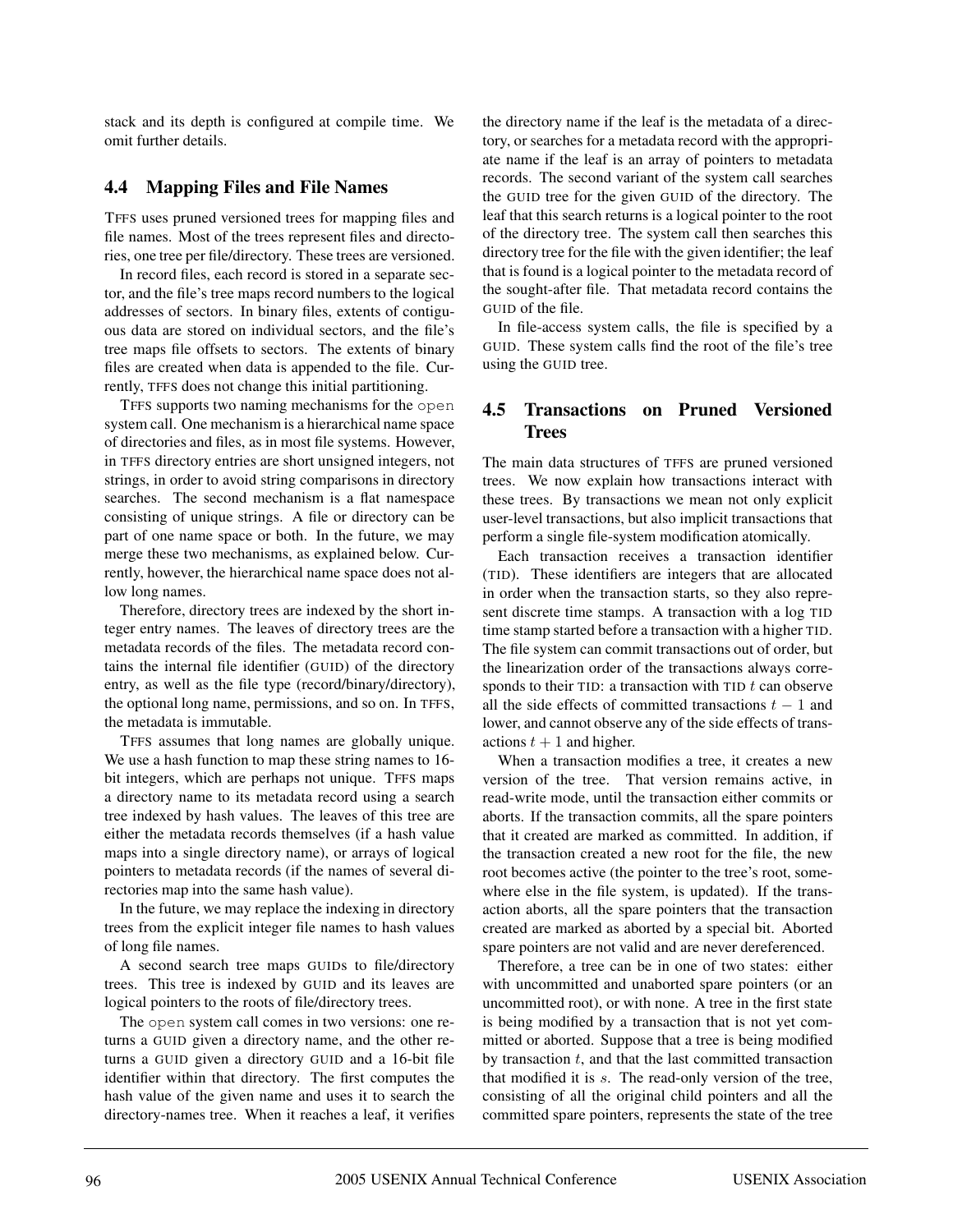in discrete times r for  $s \leq r \leq t$ . We do not know what the state of the tree was at times smaller than s: perhaps some of the committed spares represent changes made earlier, but we cannot determine when, so we do not know whether to follow them or not. Also, some of the nodes that existed at times before s may cease to exist at time s. The read-write version of the tree represents the state of the tree at time  $t$ , but only if transaction  $t$  will commit. If transaction  $t$  will abort, then the state of the tree at time  $t$  is the same state as at time  $s$ . If transaction  $t$  will commit, we still do not know what the state of the tree will be at time  $t + 1$ , because transaction t may continue to modify it. Hence, the file system allows transactions with TID r, for  $s < r < t$ , access to the read-only version of the tree, and to transaction  $t$  access to the read-write version. All other access attempts cause the accessing transaction to abort. In principle, instead of aborting transactions later than  $t$ , TFFS could block them, but we assume that the operating system's scheduler cannot block a request.

If a tree is in the second state, with only committed or aborted spares, we must keep track not only of its last modification time s, but also of the latest transaction  $u > s$  that read it. The file system admits read requests from any transaction  $r$  for  $r>s$ , and write requests from a transaction  $t \geq u$ . As before, read requests from a transaction  $r < s$  causes r to abort. A write request from a transaction  $t < u$  causes t to abort, because it might affect the state of the tree that u already observed.

To enforce these access rules, we associate three TIDs with each versioned tree: the last committed modification TID, the last read-access TID, and the TID that currently modifies the tree, if any. These TIDs are kept in a search tree, indexed by the internal identifier of the versioned tree. The file system never accesses the readonly version of the TID tree. Therefore, although it is implemented as a pruned versioned tree, the file system treats it as a normal mutable search tree. The next section presents an optimization that allows the file system not to store the TIDs associated with a tree.

### **4.6 Using Bounded Transaction Identifiers**

To allow TFFS to represent TIDs in a bounded number of bits, and also to save RAM, the file system represents TIDs modulo a small number. In essence, this allows the file system to store information only on transactions in a small window of time. Older transactions than this window permits must be either committed or aborted.

The TID allocator consists of three simple data structures that are kept in RAM: next TID to allocate, the oldest TID in the TID tree, and a bit vector with one bit per TID within the current TID window. The bit vector stores, for each TID that might be represented in the system,

whether it is still active or whether it has already been aborted or committed. When a new TID needs to be allocated, the allocator first determines whether the next TID represents an active transaction. If it does, the allocation simply fails. No new transactions can be started until the oldest one in the system either commits or aborts. If the next TID is not active and not in the TID tree, it is allocated and the next-TID variable is incremented (modulo the window size). If the next TID is not active but it is in the TID tree, the TID tree is first cleaned, and then the TID is allocated.

Before cleaning the TID tree, the file system determines how many TIDs can be cleaned. Cleaning is expensive, so the file system cleans on demand, and when it cleans, it cleans as many TIDs as possible. The number of TIDs that can be cleaned is the number of consecutive inactive TIDs in the oldest part of the TID window. After determining this number, the file system traverses the entire TID tree and invalidates the appropriate TIDs. An invalid TID in the tree represents a time before the current window; transactions that old can never abort a transaction, so the exact TID is irrelevant. We cannot search for TIDs to be invalidated because the TID tree is indexed by the identifiers of the trees, not by TID.

The file system can often avoid cleaning the TID tree. Whenever no transaction is active, the file system deletes the entire TID tree. Therefore, if long chains of concurrent transactions are rare, tree cleanup is rare or not performed at all. The cost of TID cleanups can also be reduced by using a large TID window size, at the expense of slight storage inefficiency.

#### **4.7 Atomic Non-transactional Operations**

To improve performance and to avoid running out of TIDs, the file system supports non-transactional operations. Most requests to the file system specify a TID as an argument. If no TID is passed to a system call (the TID argument is 0), the requested operation is performed atomically, but without any serializability guarantees. That is, the operation will either success completely, or will fail completely, but it may break the serializability of concurrent transactions.

The file system allows an atomic operation to modify a file or directory only if no outstanding transaction has already modified the file's tree. But this still does not guarantee serializability. Consider a sequence of operations in which a transaction reads a file, which is subsequently modified by an atomic operation, and then read or modified again by the transaction. It is not possible to serialize the atomic operation and the transaction.

Therefore, it is best to use atomic operations only on files/directories that do not participate in outstanding transactions. An easy way to ensure this is to access a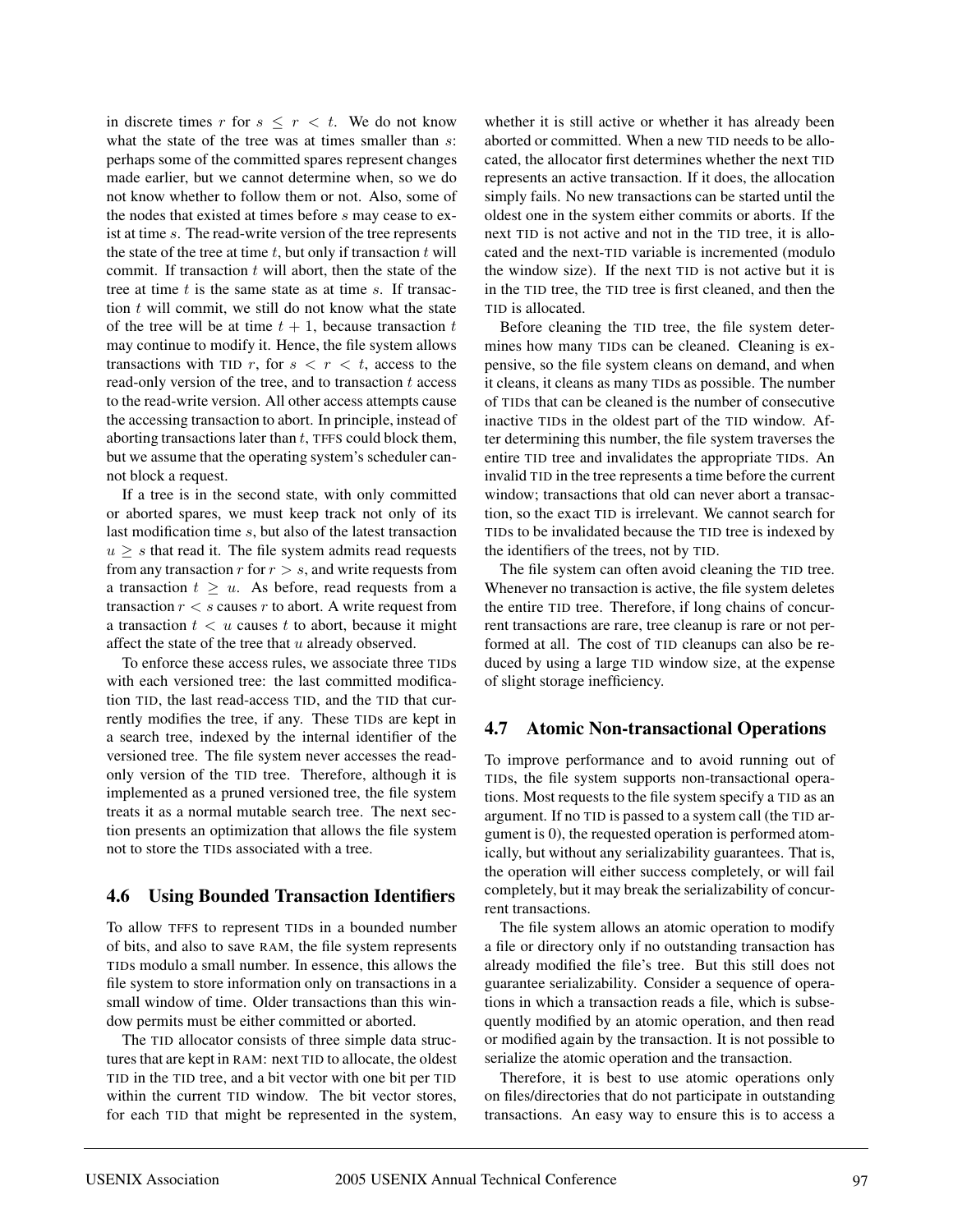particular file either only in transactions or only in atomic operations.

Atomic operations are more efficient than singleoperation transactions in two ways. First, during an atomic operation the TID tree is read, to ensure that the file is not being modified by an outstanding transaction, but the TID tree is not modified. Second, a large number of small transactions can cause the file system to run out of TIDs, if an old transaction remains outstanding; atomic operations avoid this possibility, because they do not use TIDs at all.

# **4.8 The Log**

TFFS uses a log to implement transactions, atomic operations, and atomic maintenance operations. As explained above, the log is stored on a singe erase unit as an array of fixed-size records that grows downwards. The erase unit containing the log is marked as such in its header. Each log entry contains up to four items: a valid/obsolete bit, an entry-type identifier, a transaction identifier, and a logical pointer. The first two are present in each log entry; the last two remain unused in some entry types.

TFFS uses the following log-record types:

- New Sector and New Tree Node. These record types allow the system to undo a sector allocation by marking the pointed-to sector as obsolete. The New-Sector record is ignored when a transaction is committed, but a The New-Tree-Node record causes the file system to mark the spare pointer in the node, if used, as committed. This ensures that a node that is created in a transaction and modified in the same transaction is marked correctly.
- Obsolete Sector. Sectors are marked as obsolete only when the transaction that obsoleted them is committed. This node is ignored at abort time, and clears the obsolete bit of the sector at commit time.
- Modified Spare Pointer. Points to a node whose spare pointer has been set. Clears the spare's commit bit at commit time or its abort bit at abort time.
- New File. Points to the root of a file tree that was created in a transaction. At commit time, this record causes the file to be added to the GUID tree and to the containing directory. Ignored at abort time.
- File Root. Points to the root of a file tree, if the transaction created a new root. At commit time, the record is used to modify the file's entry in the GUID tree. Ignored at abort time.
- Commit Marker. Ensures that the transaction is redone at boot time.
- Erase Marker. Signifies that an erase unit is about to be erased. The record contains a physical erase-unit number and an erase count, but does not contain a sector pointer or a TID. This record typically uses two fixedsize record slots. If the log contains a non-obsolete erase-marker record at boot time, the physical unit is erased again; this completes an interrupted erasure.
- GUID-Tree Pointer, TID-Tree Pointer, and Directory-Hash-Tree Pointer. These records are written to the log when the root of one of these trees moves, to allow the file system to find them at boot time.

File trees are modified during transactions and so does the TID tree. The GUID and directory-hash trees, and directory trees, however, are only modified during commits. We cannot modify them during transactions because our versioned trees only support one outstanding transaction. Delaying the tree modification to commit time allows multiple outstanding transactions to modify a single directory, and allows multiple transactions to create files and directories (these operations affect the GUID and the directory-hash trees). TFFS does not allow file and directory deletions to be part of explicit transactions because that would have complicated the file/directory creation system calls.

The delayed operations are logged but not actually performed on the trees. After the commit system call is invoked, but before the commit marker is written to the log, the delayed operations are performed.

When a transaction accesses a tree whose modification by the same transaction may have been delayed, the tree access must scan the log to determine the actual state of the tree, from the viewpoint of that transaction. Many of these log scans are performed in order to find the roots of files that were created by the transaction or whose root was moved by the transaction. To locate the roots of these file trees more quickly, the file system keeps a cache of file roots that were modified by the transaction. If a file that is accesses is marked in the TID tree as being modified by the transaction, the access routine first checks this cache. If the cache contains a pointer to the file's root, the search in the log is avoided; otherwise, the log is scanned for a non-obsolete file-root record.

### **5 Implementation and Performance**

This section describes the implementation of the file system and its performance. The performance evaluation is based on detailed simulations that we performed using several simulated workloads. The simulations measure the performance of the file system, its storage overheads, its endurance, and the cost of leveling the device's wear.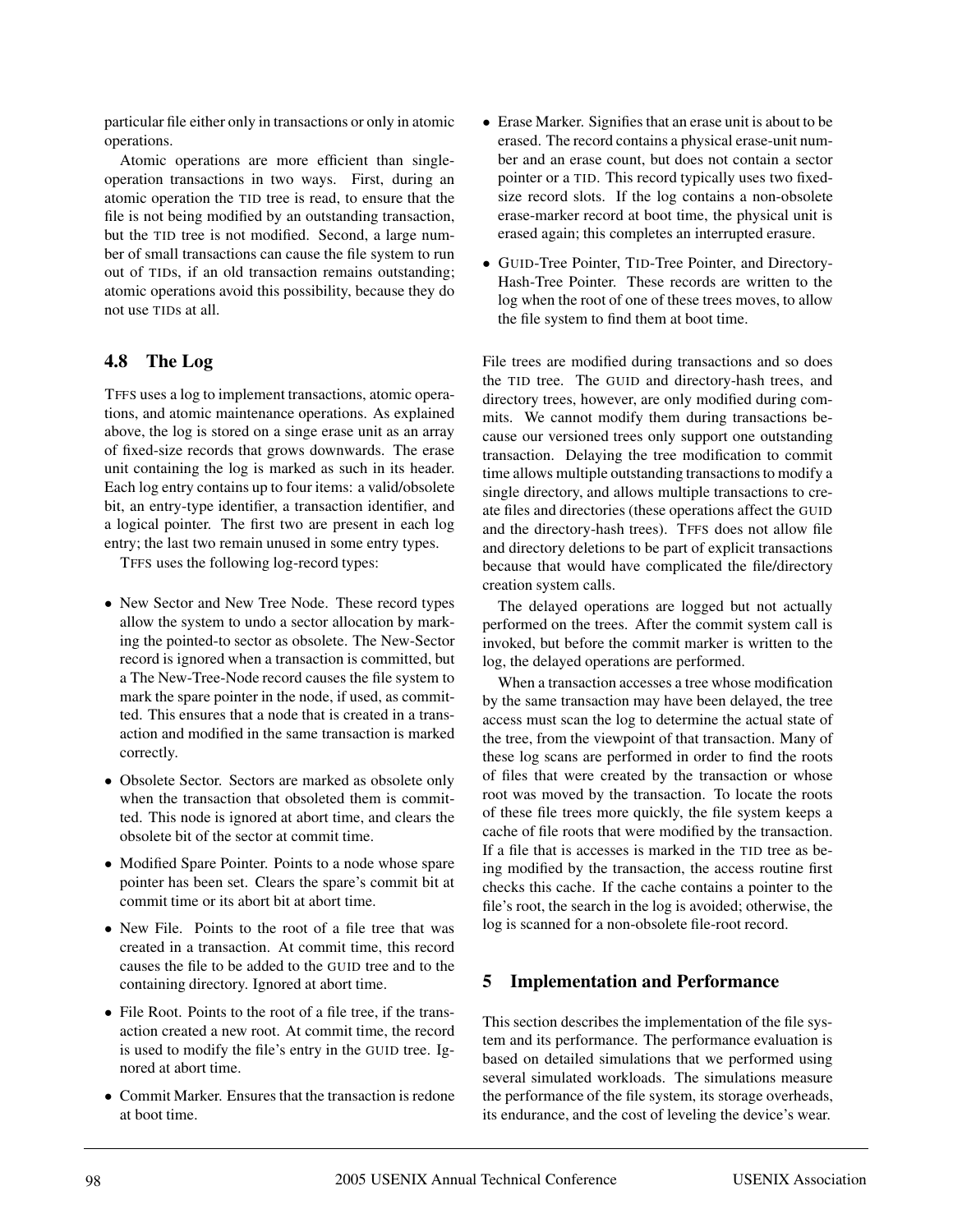### **5.1 Experimental Setup**

This section describes the experimental setup that we used for the simulations.

**Devices.** We performed the experiments using simulations of two real-world flash devices. The first is an 8 MB stand-alone flash-memory chip, the M29DW640D from STMicroelectronics. This device consists of 126 erase units of 64 KB each (and several smaller ones, which our file system does not use), read access times of about 90 ns, program times of about 10 us, and block-erase times of about 0.8 seconds.

The second device is a 16-bit microcontroller with onchip flash memory, the ST10F280, also from STMicroelectronics. This chip comes with two banks of RAM, one containing 2 KB and the other 16 KB, and 512 KB of flash memory. The flash memory contains 7 erase units of 64 KB each (again, with several smaller units that we do not use). The flash access times are 50 ns for reads, 16 us for writes, and 1.5 seconds erases. The small number of erase units in this chip hurts TFFS's performance; to measure the effect, we also ran simulations using this device but with smaller erase units ranging from 2 to 32 KB.

Both devices are guaranteed for 100,000 erase cycles per erase unit.

**File-System Configuration.** We configured the nonhardware-related parameters of the file system as follows. The file system is configured to support up to 32 concurrent transactions, B-tree nodes have either 2– 4 children or 7–14 children, 10 simulated recursive-call levels, and a RAM cache of 3 file roots. This configuration requires 466 bytes of RAM for the 8 MB flash and 109 bytes for the 0.5 MB flash.

**Workloads.** We used 3 workloads typical of flashcontaining embedded systems to evaluate the file system. The first workload simulates a fax machine. This workload is typical not only of fax machines, but of other devices that store fairly large files, such as answering machines, dictating devices, music players, and so on. The workload also exercises the transactions capability of the file system. This workload contains:

- A parameter file with 30 variable length records, ranging from 4 to 32 bytes (representing the fax's configuration). This file is created, filled, and is never touched again.
- A phonebook file with 50 fixed-size records, 32 bytes each. This file is also created and filled but never accessed again.
- Two history files consisting of 200 cyclic fixed-size records each. They record the last 200 faxes sent and 200 last faxes received. They are changed whenever a fax page is sent or received.
- Each arriving fax consists of 4 pages, 51,300 bytes each. Each page is stored in a separate file and the pages of each fax are kept in a separate directory that is created when the fax arrives. The arrival of a fax triggers a transaction that creates a new record in the history file and creates a new directory for the file. The arrival of every new fax page adds changes the fax's record in the history file and creates a new file. Data is written to fax-page files in blocks of 1024 bytes.
- The simulation does not include sending faxes.

We also ran experiments without transactions under this workload, in order to assess the extra cost of transactions. We did not detect any significant differences when no transactions were used, so we do not present these results in the paper.

The second workload simulates a cellular phone. This simulation represents workloads that mostly store small files or small records, such as beepers, text-messaging devices, and so on. This workload consists of the following files and activities:

- Three 20-record cyclic files with 15-byte records, one for the last dialed numbers, one for received calls, and one for sent calls.
- Two SMS files, one for incoming messages and one for outgoing messages. Each variable-length record in these files stores one message.
- An appointments file, consisting of variable-length records.
- An address book file, consisting of variable-length records.
- The simulation starts by adding to the phone 150 appointments and 50 address book entries.
- During the simulation, the phone receives and sends 3 SMS messages per day (3 in each direction), receives 10 and dials 10 calls, and misses 5 calls, adds 5 new appointments and deletes the oldest 5 appointments.

The third workload simulates an event recorder, such as a security or automotive "black box", a disconnected remote sensor, and so on. The simulation represents workloads with a few event-log files, some of which record frequent events and some of which record rare events (or perhaps just the extreme events from a high-frequency event stream). This simulation consists of three files:

• One file records every event. This is a cyclic file with 32-byte records.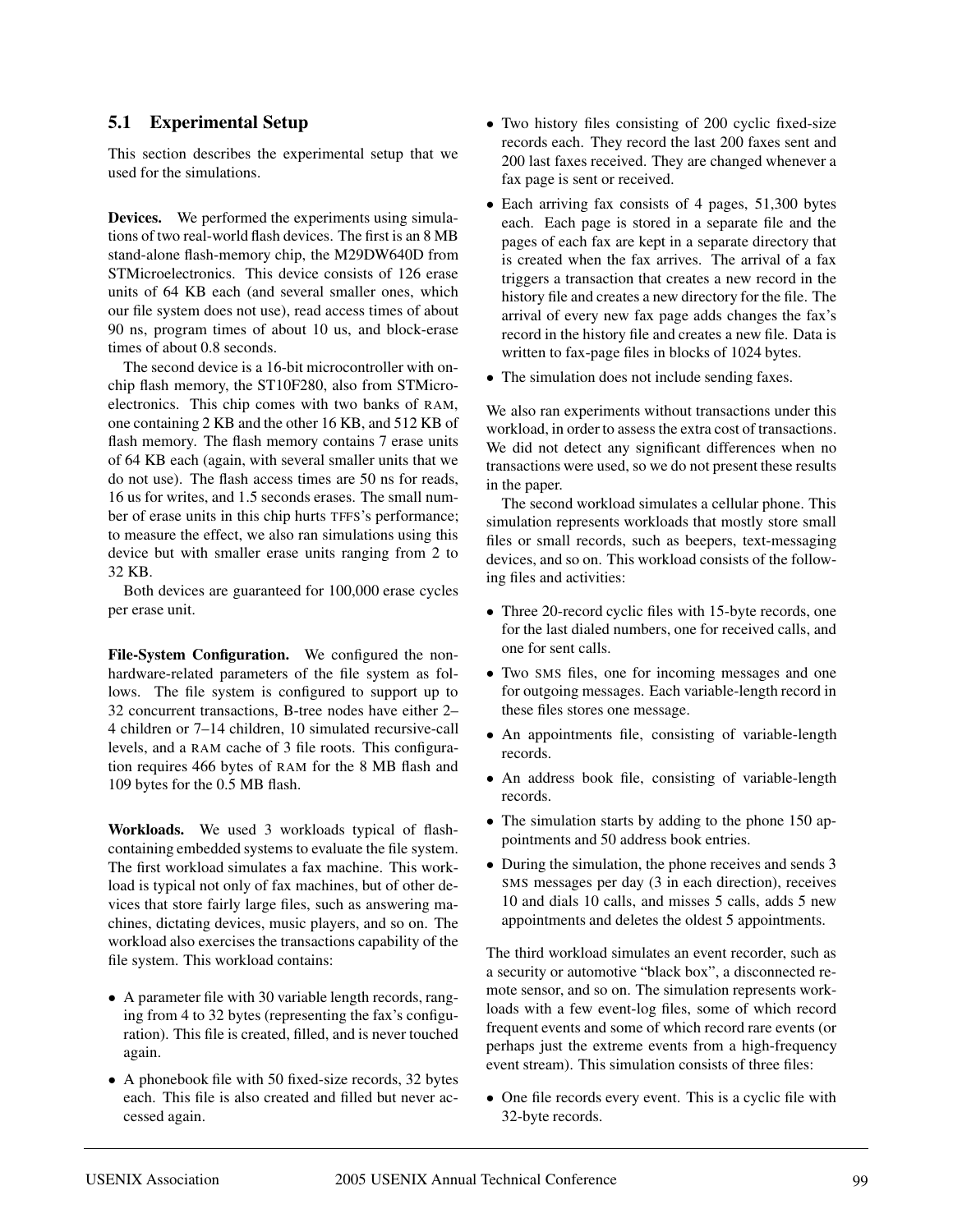

Figure 6: The capacity of TFFS. For each workload, the graph shows 7 bars: 3 for an 8 MB flash with 64 KB erase units (denoted by 8192/64) and 4 bars for a 448 KB flash with either 64 or 2 KB erase units (448/64 and 448/2). Two bars are for file systems whose B-trees have 7–14 children, and the rest for B-trees with 2–4 children. The scenarios denoted NSP describe a file system which does not use spare pointers.

- The other file records one event per 10 full cycles through the other files. This file too is cyclic with 32 byte records.
- A configuration file with 30 variable-size records ranging from 4 to 32 bytes. These files are filled when the simulation starts and never accessed again.

# **5.2 Capacity Experiments**

Figure 6 presents the results of experiments intended to measure the storage overhead of TFFS. In these simulations, we initialize the file system and then add data until the file system runs out of storage. In the fax workload, we add 4-page faxes to the file system until it fills. In the phone workload, we do not erase SMS messages. In the event-recording simulation, we replace the cyclic files by non-cyclic files.

The graph shows the amount of user data written to the file system before it ran out of flash storage, as a percentage of the total capacity of the device. For example, if 129,432 bytes of data were written to a flash file system that uses a 266,144 bytes flash, the capacity is 49%.

The groups of bars in the graph represent different device and file-system configurations: an 8 MB device with 64 KB erase units, a 448/64 KB device, and a 448/2 KB device; file systems with 2–4 children per tree node and file systems with 7–14 children; file systems with spare pointers and file systems with no spare pointers.

Clearly, storing large extents, as in the fax workload, reduces storage overheads compared to storing



Figure 7: Endurance under different contents scenarios. For each flash size, the graph shows the endurance of a file system that is always almost empty, for a file system that is always almost full and half its data is static, and for a full file system with almost only static data.

small records or extents. Wider tree nodes reduce overheads when the leaves are small. The performance- and endurance-oriented experiments that we present later, however, indicate that wider nodes degrade performance and endurance. A small number of erase units leads to high overheads. Small erase units reduce overheads except in the fax workload, in which the 1 KB extents fragment the 2 KB erase units.

### **5.3 Endurance Experiments**

The next set of experiments measures both endurance, which we present here, and performance, which we present in the next section. All of these experiments run until one of the erase units reaches an erasure count of 100,000; at that point, we consider the device worn out. We measure endurance by the amount of user data written to the file system as a percentage of the theoretical endurance limit of the device. For example, a value of 68 means that the file system was able to write 68% of the data that can be written on the device if wear is completely even and if only user data is written to the device.

We performed two groups of experiment. The first assesses the impact of file-system fullness and data life spans on TFFS's behavior. In particular, we wanted to understand how TFFS copes with a file system that is almost full and with a file system that contains a significant amount of static data. This group consists of three scenarios: one scenario in which the file system remains mostly empty; one in which is it mostly full, half the data is never deleted or updated, and the other half is updated cyclically; and one in which the file system is mostly full, most of the data is never updated, and a small portion is updated cyclically. The results of these endurance exper-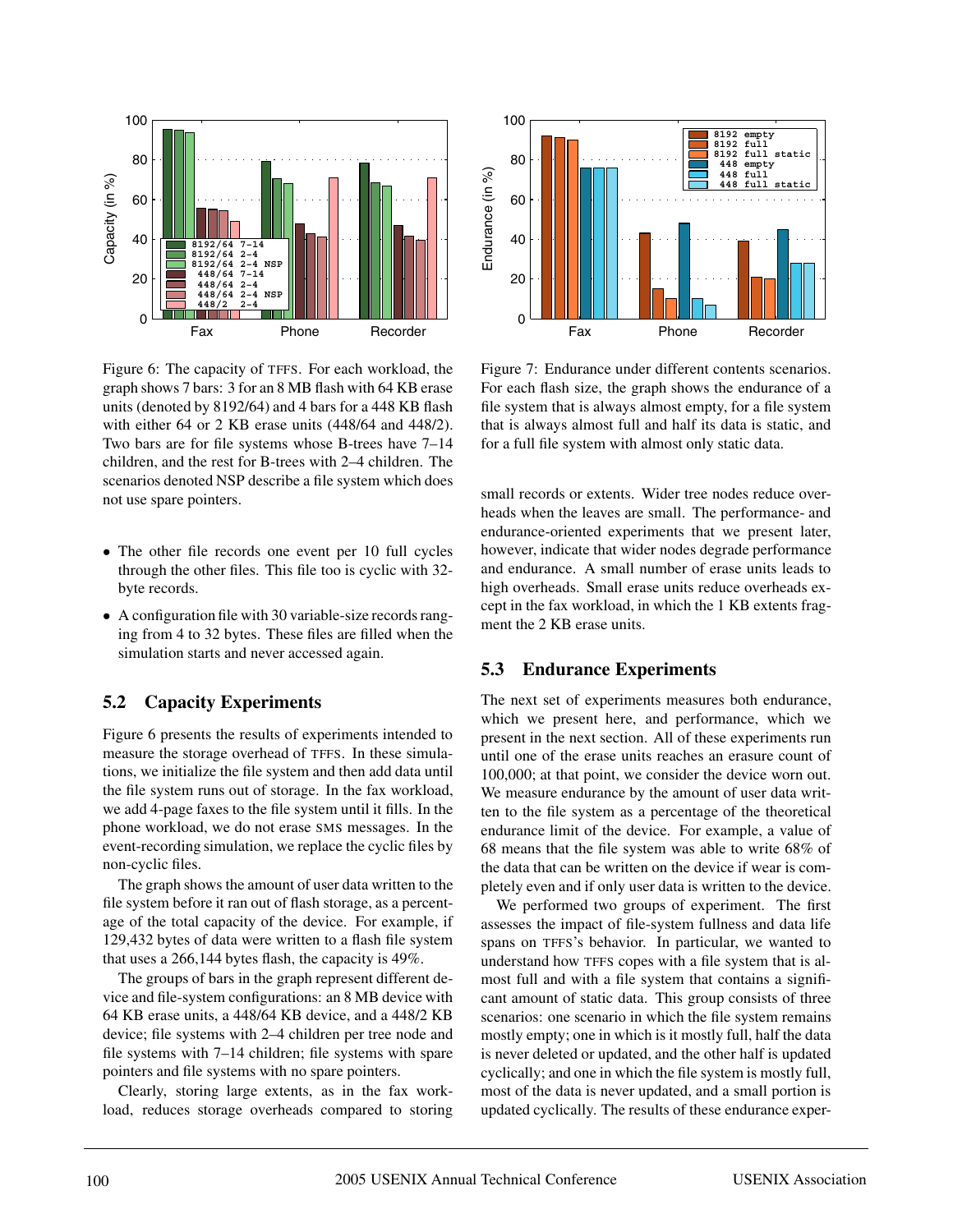

Figure 8: Endurance under different device and filesystem configurations.

iments are shown in Figure 7.

The other group of experiments assesses the impact of device characteristics and file-system configuration on TFFS's performance. This group includes the same device/file-system configurations as in the capacity experiments, but the devices were kept roughly two-thirds full, with half of the data static and the other half changing cyclically. The results of this group of endurance experiments are shown in Figure 8.

The graphs show that on the fax workload, endurance is good, almost always above 75% and sometimes above 90%. On the two other workloads endurance is not as good, never reaching 50%. This is caused not by early wear of a particular block, but by a large amount of filesystem structures written to the device (because writes are performed in small chunks). The endurance of the fax workload on the device with 2 KB erase units is relatively poor because fragmentation forces TFFS to erase units that are almost half empty. The other significant fact that emerges from the graphs is that the use of spare pointers significantly improves endurance (and performance, as we shall see below).

#### **5.4 Performance Experiments**

The next set of experiments is designed to measure the performance of TFFS. We measured several performance metrics under the different content scenarios (empty, full-half-static, and full-mosly-static file systems) and the different device/file-system configuration scenarios.

The first metric we measured was the average number of erasures per unit of user-data written. That is, on a device with 64 KB erase units, the number of erasures per 64 KB of user data written. The results were almost exactly the inverse of the endurance ratios (to within 0.5%). This implies that the TFFS wears out the devices almost completely evenly. When the file system performs few



Figure 9: Reclamation efficiency under different content scenarios.



Figure 10: Reclamation efficiency under different device/file-system scenarios.

erases per unit of user data written, both performance and endurance are good. When the file system erases many units per unit of user data written, both metrics degrade. Furthermore, we have observed no cases where uneven wear leads to low endurance; low endurance is always correlated with many erasures per unit of user data written.

The second metric we measured was the efficiency of reclamations. We define this metric as the ratio of user data to the total amount of data written in block-write operations. The total amount includes writing of data to sectors, both when a sector is first created and when it is copied during reclamation, and copying of valid log entries during reclamation of the log. The denominator does not include writing of sector descriptors, erase-unit headers, and modifications of fields within sectors (fields such as spare pointers). A ratio close to 100% implies that little data is copied during reclamations, whereas a low ratio indicates that a lot of valid data is copied during reclamation. The two graphs presenting this metric,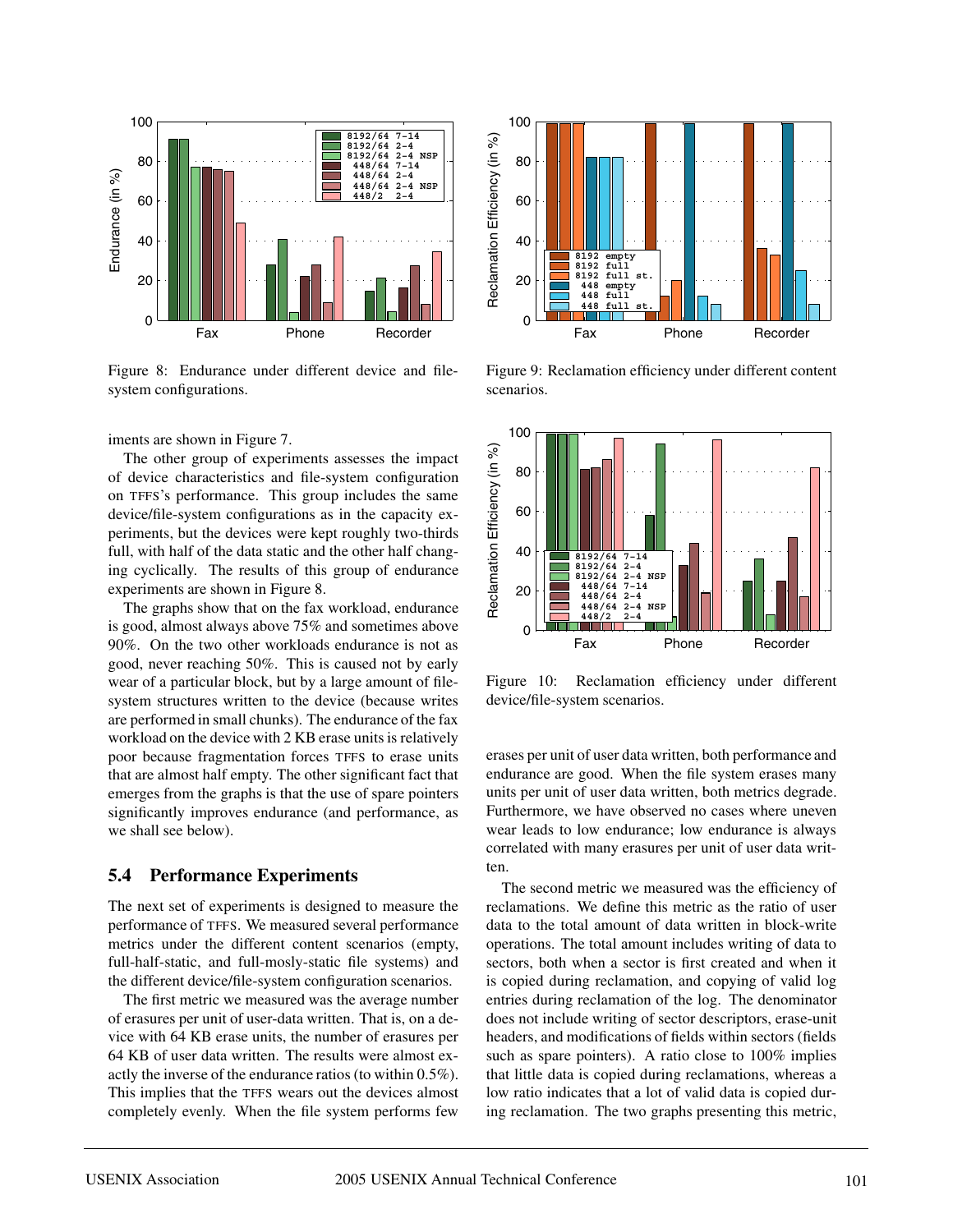Figure 9 and Figure 10, show that the factors that affect reclamation efficiency are primarily fullness of the file system, the amount of static data, and the size of user data items. The results again show that spare pointers contribute significantly to high performance.

We also measured two other metrics: the number of programming operations per system call and the number of flash-read instructions per system call. These metrics do not count programming and read operations performed in the context of copying blocks; these are counted by the reclamation-efficiency metric. These metrics did not reveal any interesting behavior rather than to show (again) that spare pointers improve performance. Spare pointers improve these metrics by more than a factor of 2.

# **6 Summary**

We have presented several contributions to the area of embedded file system, especially file systems for memory-mapped flash devices.

Some of our design goals are novel. We have argued that even embedded file systems need to be recoverable (journaled), and that they should support general transactions, in order to help programmers construct reliable applications. We have also argued that in many cases, embedded file systems do not need to offer full POSIX or Windows semantics and that supporting these general semantics is expensive. The other design goals that we have attempted to achieve, such as high performance and endurance, are, of course, not novel.

We have shown that supporting recoverability and transactions is not particularly expensive. Only time will tell whether these features will actually lead to more reliable systems, but we believe that the anecdotal evidence that we presented in Section 3 (the unreliable modem/router) is typical and that due to lack of file-system support for atomicity, many embedded systems are unreliable. We have not measured the cost of supporting more general semantics.

Another area of significant contribution is the design of the data structures that TFFS uses, especially the design of the pruned versioned B-trees. This design borrows ideas from both research on persistent data structures [18, 19] and from earlier flash file systems. We have adapted the previously-proposed persistent search trees to our needs: our trees can cluster many operations on a single tree into a single version, and our algorithms prune old versions from the trees. Spare pointers are related to replacement pointers that were used in the notoriously-inefficient Microsoft Flash File System [16, 21, 22, 23, 24, 25], and to replacement block maps in the Flash Translation Layer [26, 27, 28]. But again, we have adapted these ideas: in Microsoft's FFS,

paths of replacement pointers grew and grew; in TFFS, spare pointers never increase the length of paths. The replacement blocks in the Flash Translation Layer are designed for patching elements in a table, whereas our replacement pointes are designed for a pointer-based data structure.

The performance metrics that we used to evaluate the file system are also innovative. To the best of our knowledge, most of them have never been used in the literature. The characteristics of flash are different from those of other persistent storage devices, such as traditional EEPROM and magnetic disks. Therefore, flashspecific metrics are required in order to assess and compare flash file systems. The metrics that we have introduced, such as endurance metrics and metrics that emphasize writes over reads, allow both users and filesystem implementers to assess and compare file systems. We expect that additional research will utilize these metrics, perhaps even to quantitatively show that future file systems are better than TFFS.

Finally, our performance results show that TFFS does achieve its design goals, but they also point out to weaknesses. On devices with many erase units, TFFS performs very well, but it does not perform well on devices with very few erase units. This issue can be addressed either by avoiding devices with few units in TFFS-based systems, or by improving TFFS to better exploit such devices. Also, like other flash management software that manages small chunks of data on large erase units, TFFS performs poorly when the devices is nearly full most of the time and contains a lot of static data.

We conjecture that some of the weaknesses in TFFS can be addressed by better file-system policies, perhaps coupled with a re-clustering mechanism. In particular, is is likely that a better allocation policy (on which erase unit to allocate sectors) and a better reclamation policy (which erase unit to reclaim) would improve endurance and performance. A re-clustering mechanism would allow TFFS to copy sectors from an erase unit being reclaimed into two or more other units; currently, the structure of logical pointers does not allow re-clustering. The allocation, reclamation, and re-clustering policies that were developed in two contexts might be applicable to TFFS. Such policies have been investigated for management of fixed-sized blocks on flash memories [5, 29, 30, 31], and for log-structured file system [3, 32, 33, 34]. Clearly not all of these techniques are applicable to flash file systems, but some of them might be. This remains an area for future research.

The design of TFFS brings up an important issue: file systems for NOR flash can write very efficiently small amounts of data, even if these writes are performed atomically and committed immediately. Writes to NOR flash are not performed in large blocks, so the time to per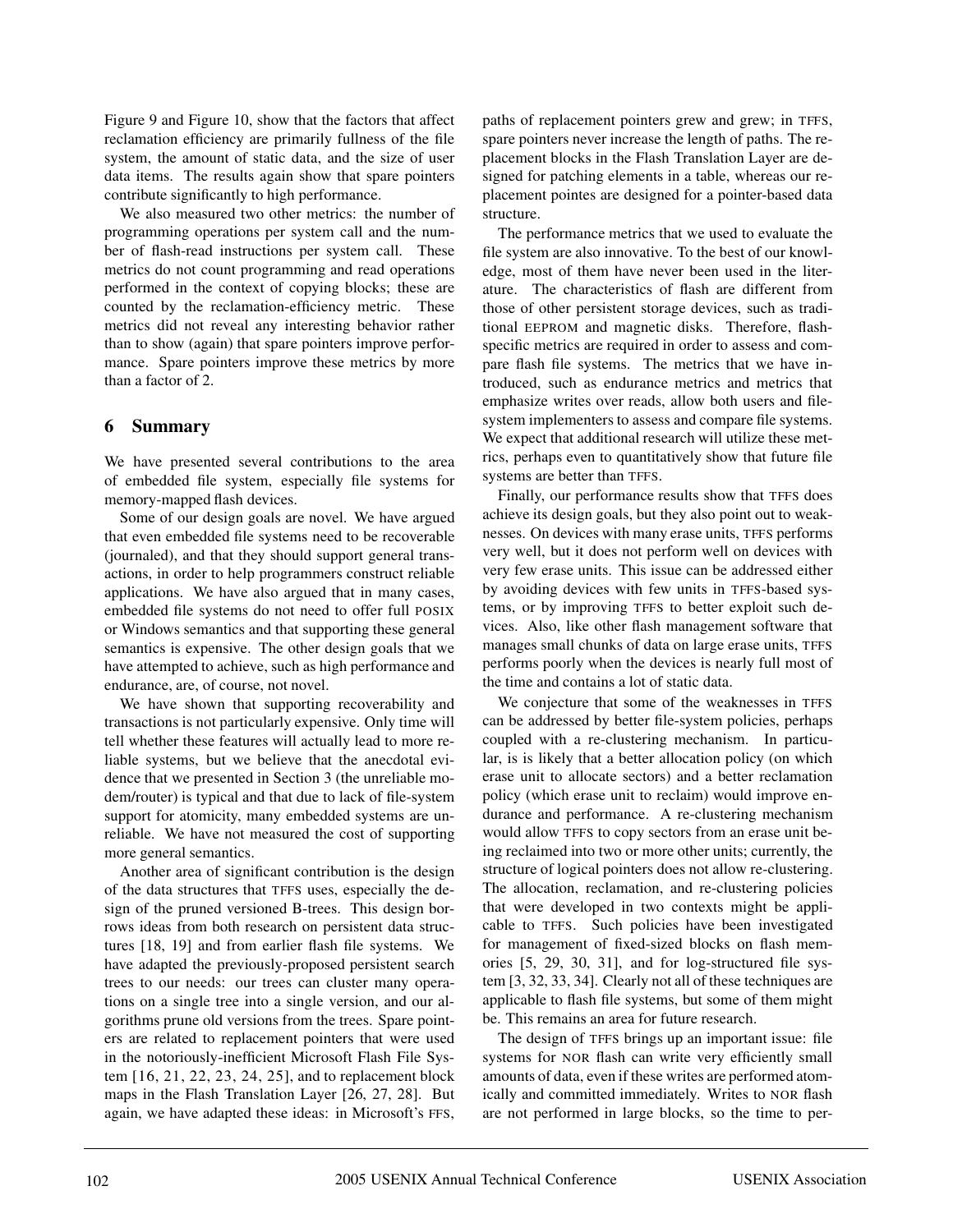form a write operation to the file system can be roughly proportional to the amount of data written, even for small amounts. This observation is not entirely new: proportional write mechanisms have been used in Microsoft's FFS2 [16, 22, 23, 24, 25] and in other linkedlist based flash file systems [35]. But these file systems suffered from performance problems and were not widely used [21]. More recent file systems tend to be block based, both in order to borrow ideas from disk file systems and in order to support NAND flash, in which writes are performed in blocks. TFFS shows that in NOR flash, it is possible to benefit from cheap small writes, without incurring the performance penalties of linked-list based designs. The same observation also led other researchers to propose flash-based application-specific persistent data structures [36, 37].

It is interesting to compare TFFS to Matchbox [11, 12] and ELF [8], two file systems for sensor-network nodes. Both are designed for the same hardware, sensor nodes with a NAND (page-mode) flash and up to 4 KB of RAM. Matchbox offers limited functionality (sequential reads and writes, a flat directory structure) and is not completely reliable. ELF offers more functionality, including random access and hierarchical directories. It appears to be more reliable than Matchbox, but still not completely reliable. ELF uses an in-RAM linked list to represent open files; these lists can be quite long if the file is long or has been updated repeatedly. It seems that some of the reliability and performance issues in ELF result from the use of NAND flash; we believe that NOR flash is more appropriate for file systems for such small embedded systems.

**Acknowledgments** Thanks to Yossi Shacham, Eli Luski, and Shay Izen for helpful discussion regarding flash hardware characteristics. Thanks to Andrea Arpaci-Dusseau of the USENIX program committee and to the three anonymous referees for numerous helpful comments and suggestions.

#### **References**

- [1] P. Cappelletti, C. Golla, P. Olivo, and E. Zanoni, *Flash Memories*. Kluwer, 1999.
- [2] N. A. Takahiro Ohnakado and, "Review of device technologies of flash memories," *IEICE Transactions on Electronics*, vol. E84-C, no. 6, pp. 724– 733, 2001.
- [3] M. Rosenblum and J. K. Ousterhout, "The design and implementation of a log-structured file system," *ACM Transactions on Computer Systems*, vol. 10, no. 1, pp. 26–52, 1992.
- [4] M. I. Seltzer, K. Bostic, M. K. McKusick, and C. Staelin, "An implementation of a log-structured file system for UNIX," in *USENIX Winter 1993 Conference Proceedings*, San Diego, California, Jan. 1993, pp. 307–326. [Online]. Available: citeseer.ist.psu.edu/seltzer93implementation.html
- [5] A. Kawaguchi, S. Nishioka, and H. Motoda, "A flash-memory based file system," in *Proceedings of the USENIX 1995 Technical Conference*, New Orleans, Louisiana, Jan. 1995, pp. 155–164. [Online]. Available: http://www.usenix.org/publications/ library/proceedings/neworl/kawaguchi.html
- [6] H.-J. Kim and S.-G. Lee, "An effective flash memory manager for reliable flash memory space management," *IEICE Transactions on Information and Systems*, vol. E85-D, no. 6, pp. 950–964, 2002.
- [7] K. M. J. Lofgren, R. D. Norman, G. B. Thelin, and A. Gupta, "Wear leveling techniques for flash EEPROM systems," U.S. Patent 6 081 447, June 27, 2000.
- [8] H. Dai, M. Neufeld, and R. Han, "ELF: An efficient log-structured flash file system for wireless micro sensor nodes," in *Proceedings of the 2nd ACM Conference on Embedded Networked Sensor Systems (SenSys)*, Nov. 2004, pp. 176–187.
- [9] D. Woodhouse, "JFFS: The journaling flash file system," July 2001, presented in the Ottawa Linux Symposium, July 2001 (no proceedings); a 12-page article available online from http://sources.redhat. com/jffs2/jffs2.pdf.
- [10] (2002) YAFFS: Yet another flash filing system. Aleph One. Cambridge, UK. [Online]. Available: http://www.aleph1.co.uk/yaffs/index.html
- [11] D. Gay, "Design of matchbox, the simple filing system for motes (version 1.0)," Aug. 2003, available online from http://www.tinyos.net/tinyos-1.x/doc/.
- [12] ——, "Matchbox: A simple filing system for motes (version 1.0)," Aug. 2003, available online from http://www.tinyos.net/tinyos-1.x/doc/.
- [13] B. Liskov and R. Rodrigues, "Transactional file systems can be fast," in *11th ACM SIGOPS European Workshop*, Leuven, Belgium, Sept. 2004.
- [14] M. Seltzer and M. Stonebraker, "Transaction support in read optimized and write optimized file systems," in *Proceedings of the 16th Conference on Very Large Databases*, Brisbane, 1990.